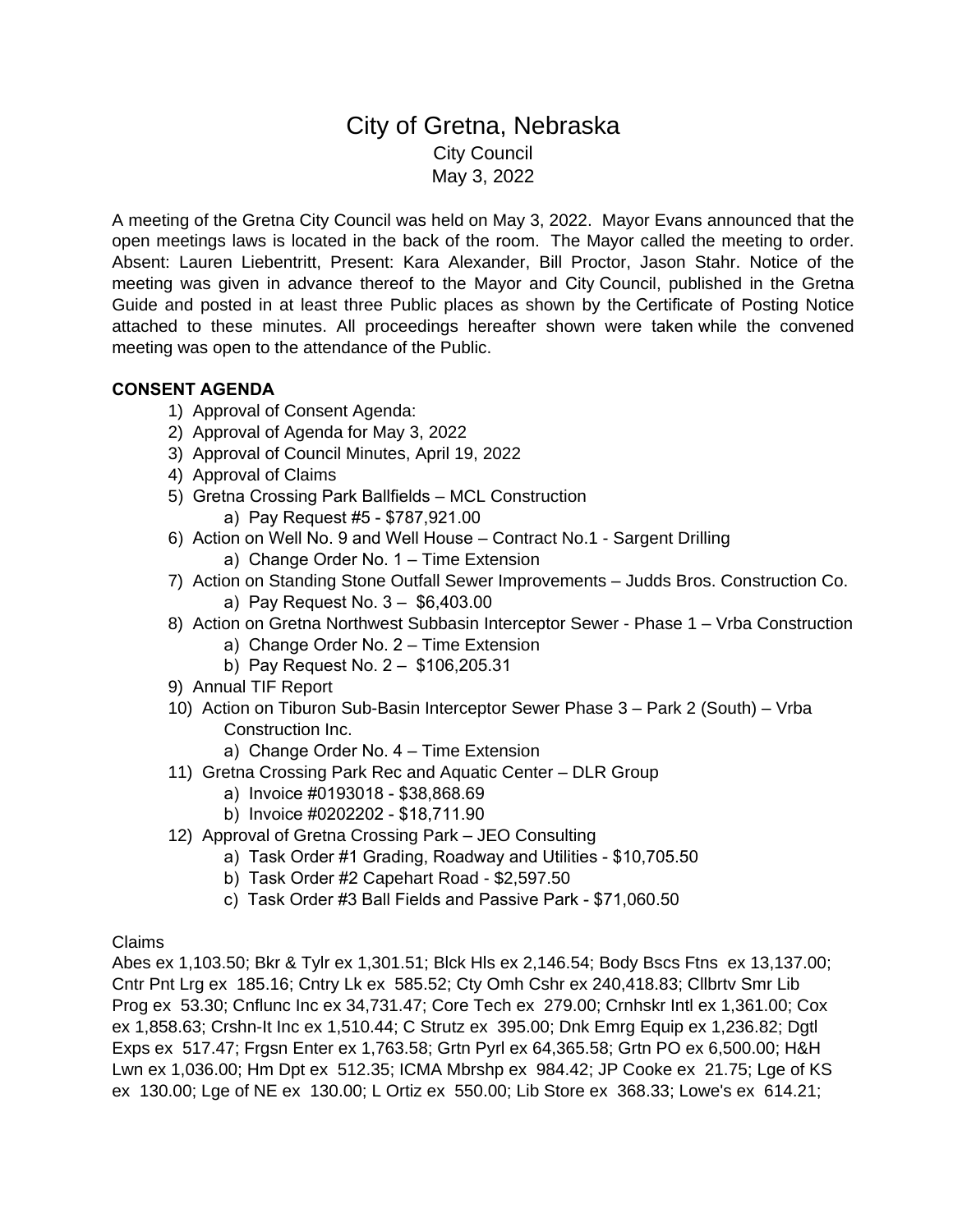Mcqn Equip ex 478.43; Mngo ex 6,930.00; MUD ex 194.61; Muni Sply ex 1,922.00; Mtl Of Omh ex 1,229.43; NE Clrks Inst & Acdmy ex 223.00; NE Dept of Rev - Keno ex 8,888.00; NE Pub Hlth Enviro ex 48.75; Occ Hlth Ctr ex 246.00; Olm & Pry ex 17,177.12; Oma Chldn Msm ex 219.00; OPPD ex 3,907.92; Quill ex 358.28; RAKA ex 1,101.25; Sndry Fire Sply ex 1,330.85; Srpy Co Treas ex 73,598.00; Siteone Lndscp Sply ex 448.70; T Tisdall ex 46.80; Trrcn Cnsltnts ex 3,016.25; Uline ex 1,565.26; USA Bl Bk ex 254.34; Verizon ex 1,399.89; Wells Frgo ex 364.00; Wex ex 544.95; Wldlf Enctrs ex 295.00; Yng & Wht ex 6,807.75; Total ex 510,392.99

Motion by Jason Stahr, seconded by Bill Proctor to approve the consent agenda. Motion carried. Alexander: Yea, Liebentritt: Absent, Proctor: Yea, Stahr: Yea. Yea: 3, Nay: 0, Absent: 1

#### **PUBLIC HEARINGS**

Althea Co. Inc dba Noli's Pizzeria, 11832 Standing Stone Dr. Ste 7-8, Gretna, NE 68028 Approval of Class "I" Liquor License

Tammy Tisdall gave the staff comments.

Sean Kelley was available to answer any questions.

Mayor Evans opened the public hearing for comments. Hearing no comments, Mayor Evans closed the public hearing.

Motion by Jason Stahr, seconded by Kara Alexander to approve the liquor license application for Noli's Pizzeria. Motion carried. Alexander: Yea, Liebentritt: Absent, Proctor: Yea, Stahr: Yea Yea: 3, Nay: 0, Absent: 1 \*\*\*\*\*

City of Gretna, 204 N McKenna Ave, Gretna, NE 68028

Approval of an amendment to the adopted comprehensive plan to address the future land use map in The Crossings Corridor Master Plan. The Crossings Corridor future land use map amendment to the adopted Comprehensive Plan establishes future land uses, transportation system enhancements and extensions, and economic development in an area generally bounded by South 204th Street, Platteview Road, a half mile west of Hwys 6/31 and Hwy 31, and a half mile north of Capehart North, and U.S. Interstate 80 on the south.

Dan Giittinger gave the staff comments.

Mayor Evans opened the public hearing for comments. Hearing no comments, Mayor Evans closed the public hearing.

Motion by Bill Proctor, seconded by Jason Stahr to approve the future land use make for the Crossings Master Plan as an amendment to the adopted Gretna Comprehensive Plan. Motion carried. Alexander: Yea, Liebentritt: Absent, Proctor: Yea, Stahr: Yea. Yea: 3, Nay: 0, Absent: 1

#### **ORDINANCES & RESOLUTIONS**

Ordinance 2110 – Annexing the Meadows II (S.I.D 87) & Tax Lot 2A of the Section 24-Township 14 North-Range 11 East of the 6th P.M. located adjacent to Interstate 80 and 144<sup>th</sup> Street Jeff Miller read the ordinance by title.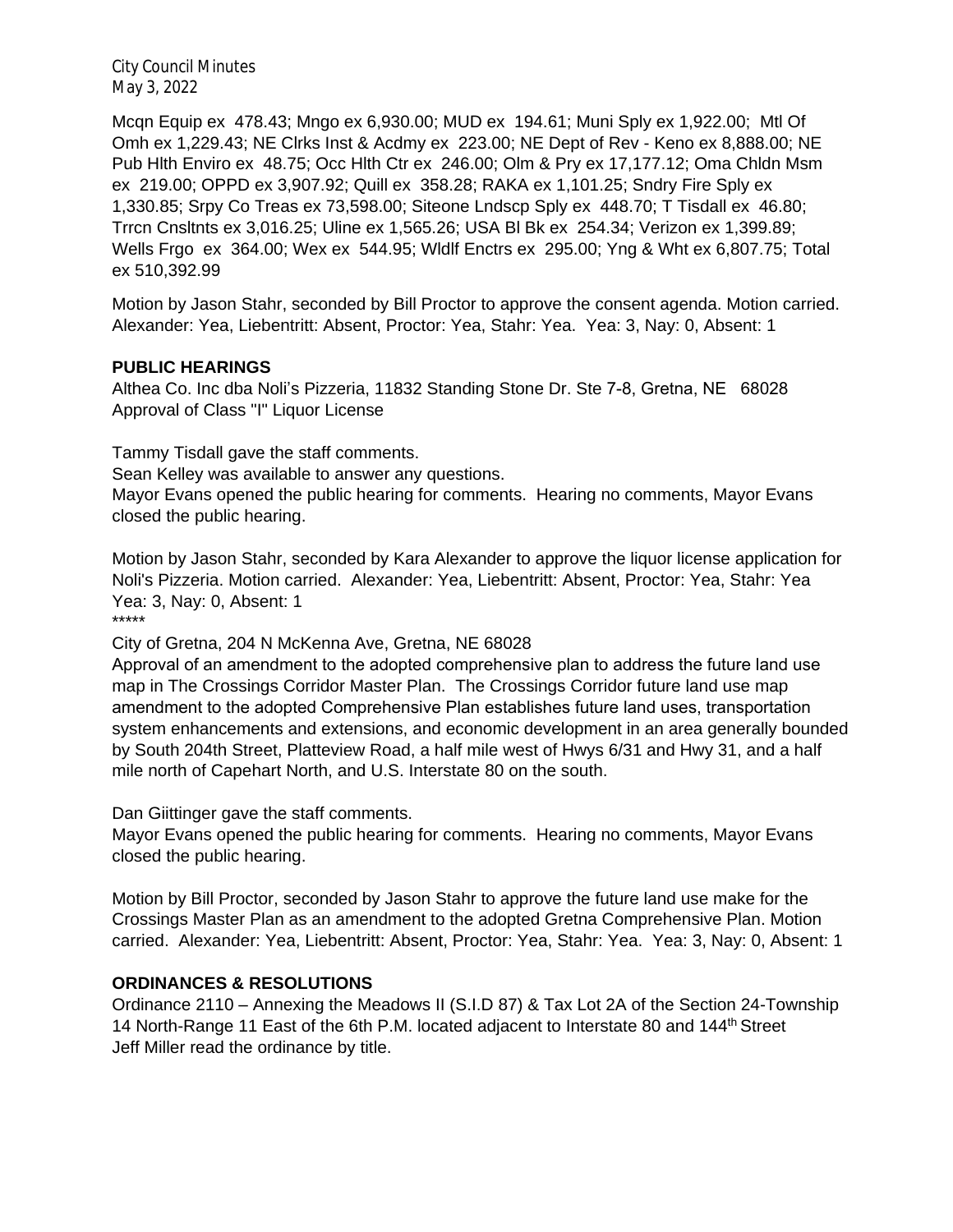#### Ordinance no. 2110

An ordinance of the City of Gretna, Nebraska, annexing and extending the corporate limits of the City of Gretna to include the real estate which is generally described as Sanitary and Improvement District no. 87 of Sarpy County, Nebraska and the subdivisions as surveyed, platted and recorded in Sarpy County, Nebraska known as boundless, the Meadows II, the Meadows II Replat 1, the Meadows II Replat 2, and the Meadows II Replat 3, and Tax Lot 2a in Section 24, Township 14 North, Range 11 East, all located in the Southwest Quarter of Section 24, Township 14 North, Range 11 East of the 6th p.m., Sarpy County, Nebraska, together with the entirety of all public streets, highways, and public right-of-ways within the annexed area, except and excluding and not annexing any adjacent U.S. Interstate 80 right-of-way, and which is more specifically described hereinafter in this ordinance; and to provide an effective date hereof.

Motion by Kara Alexander, seconded by Jason Stahr to approve third reading of Ordinance 2110. Motion carried. Alexander: Yea, Liebentritt: Absent, Proctor: Yea, Stahr: Yea. Yea: 3, Nay: 0, Absent: 1

City Attorney Jeff Miller stated for the record that the annexation process included formal compliance with the requirements of Neb. Rev. Stat. 16-130 (6) via the certified mailing of notices of the proposed annexation to the various utilities, entities, and districts serving customers in the City or in the area proposed for annexation.

Motion by Jason Stahr, seconded by Kara Alexander to approve and adopt Ordinance 2110. Motion carried. Alexander: Yea, Liebentritt: Absent, Proctor: Yea, Stahr: Yea. Yea: 3, Nay: 0, Absent: 1 \*\*\*\*\*

Ordinance 2112 – Amending the City of Gretna Zoning Regulations by Adopting a New Section 5- 27 Destination District – Vala's Pumpkin Patch Jeff Miller read the ordinance by title.

#### Ordinance no. 2112

An ordinance of the City of Gretna, Nebraska, amending the Gretna Zoning Regulations Update 2017 as adopted via City of Gretna Ordinance no. 2000 so as to adopt a new Destination District – Vala's Pumpkin Patch; to repeal all ordinances in conflict herewith; and to provide an effective date hereof.

Motion by Kara Alexander, seconded by Jason Stahr to approve third reading of Ordinance 2112. Motion carried. Alexander: Yea, Liebentritt: Absent, Proctor: Yea, Stahr: Yea. Yea: 3, Nay: 0, Absent: 1

Motion by Kara Alexander, seconded by Jason Stahr to approve and adopt Ordinance 2112. Motion carried. Alexander: Yea, Liebentritt: Absent, Proctor: Yea, Stahr: Yea. Yea: 3, Nay: 0, Absent: 1 \*\*\*\*\*

Ordinance 2113 – Amending the Gretna Comprehensive Plan Update 2020 to Adopt and Incorporate The Crossings Corridor Master Plan and its Future Land Use Plan and to Amend and Extend The Crossings Corridor Overlay Area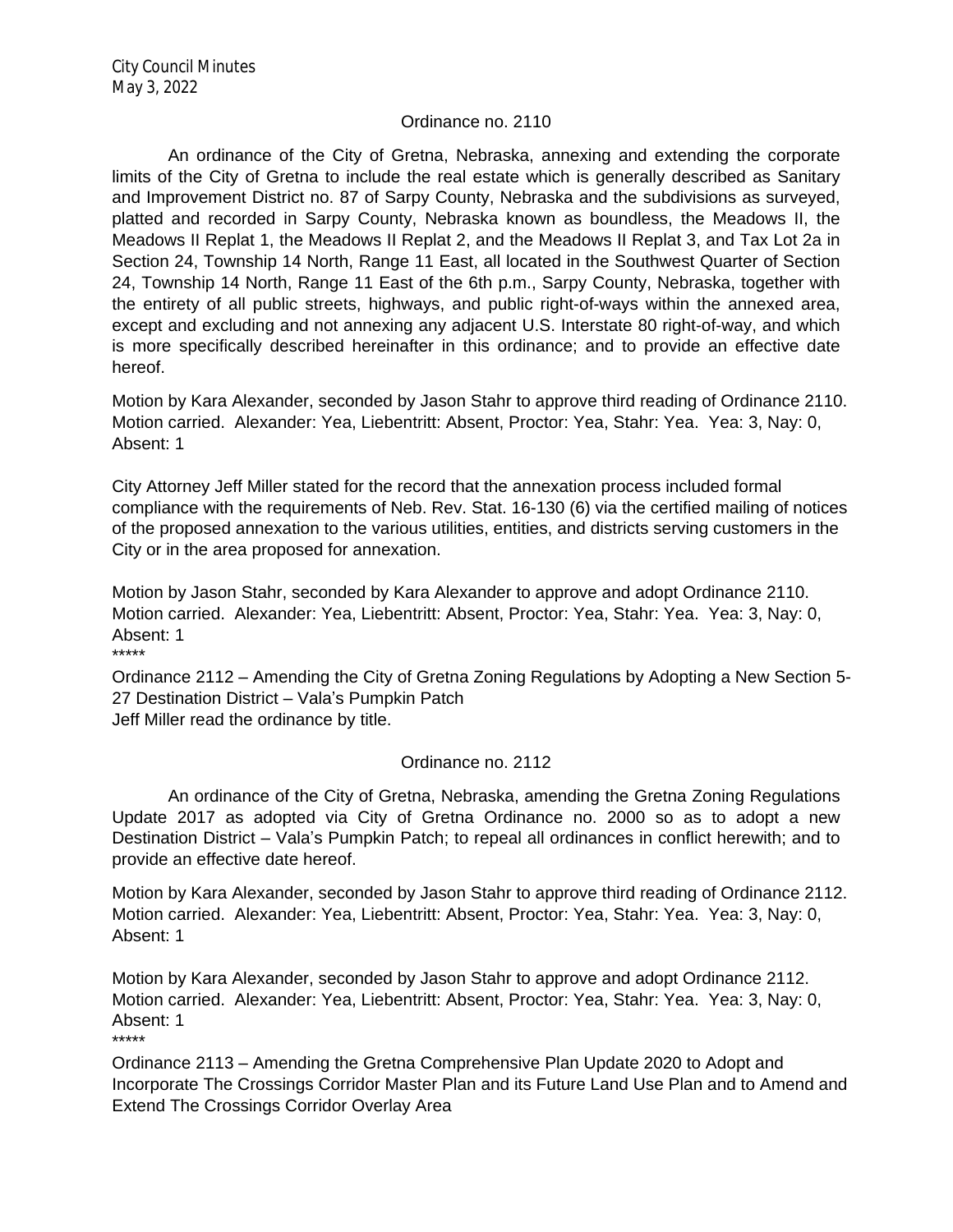Jeff Miller read the ordinance by title.

Ordinance no. 2113

An ordinance of the City of Gretna, Nebraska, amending the Gretna Comprehensive Plan Update 2020 so as to adopt and incorporate therein the Crossings Corridor Master Plan and to amend the future land use plan for the Crossings Corridor Master Plan area; to amend and extend the Crossings Corridor overlay area as established by City of Gretna Ordinance no. 2100 and provide that all planning, development, and subdividing of the properties therein are subject to the guidelines and requirements of the Crossings Corridor Master Plan; to repeal all ordinances in conflict herewith; and to provide an effective date hereof.

Motion by Bill Proctor, seconded by Jason Stahr to approve third reading of Ordinance 2113. Motion carried. Alexander: Yea, Liebentritt: Absent, Proctor: Yea, Stahr: Yea. Yea: 3, Nay: 0, Absent: 1

Motion by Bill Proctor, seconded by Kara Alexander to approve and adopt Ordinance 2113. Motion carried. Alexander: Yea, Liebentritt: Absent, Proctor: Yea, Stahr: Yea. Yea: 3, Nay: 0, Absent: 1

\*\*\*\*\*

Ordinance 2114 – Amending the Definition of Kitchen in Section R202 of the IRC 2018 Edition Jeff Miller read the ordinance by title.

#### Ordinance no. 2114

An ordinance of the City of Gretna, Nebraska, amending the definition of kitchen for the purposes of application and enforcement of the International Residential Code (IRC) 2018 edition; to repeal all ordinances in conflict herewith; and to provide an effective date hereof.

Motion by Bill Proctor, seconded by Kara Alexander to approve third reading of Ordinance 2114. Motion carried. Alexander: Yea, Liebentritt: Absent, Proctor: Yea, Stahr: Yea. Yea: 3, Nay: 0, Absent: 1

Motion by Kara Alexander, seconded by Bill Proctor to approve and adopt Ordinance 2114. Motion carried. Alexander: Yea, Liebentritt: Absent, Proctor: Yea, Stahr: Yea. Yea: 3, Nay: 0, Absent: 1 \*\*\*\*\*

Ordinance 2115 – Amending the R-1, R-2, R-3, and R-4 Residential Zoning Districts including Height and Lot Requirements and Fences and Retaining Walls Jeff Miller read the ordinance by title.

#### Ordinance no. 2115

An ordinance of the City of Gretna, Nebraska, amending Sections 5.9.5, 5.10.5, 5.11.5, 5.11a, and 9.04 of the Gretna Zoning Regulations Update 2017 as adopted and amended via City of Gretna Ordinances no. 2000, 2059, and 2090 regarding the R-1, R-2, R-3, and R-4 Residential Zoning districts and height and lot requirements and fences and retaining walls; to repeal all ordinances in conflict herewith; and to provide an effective date hereof.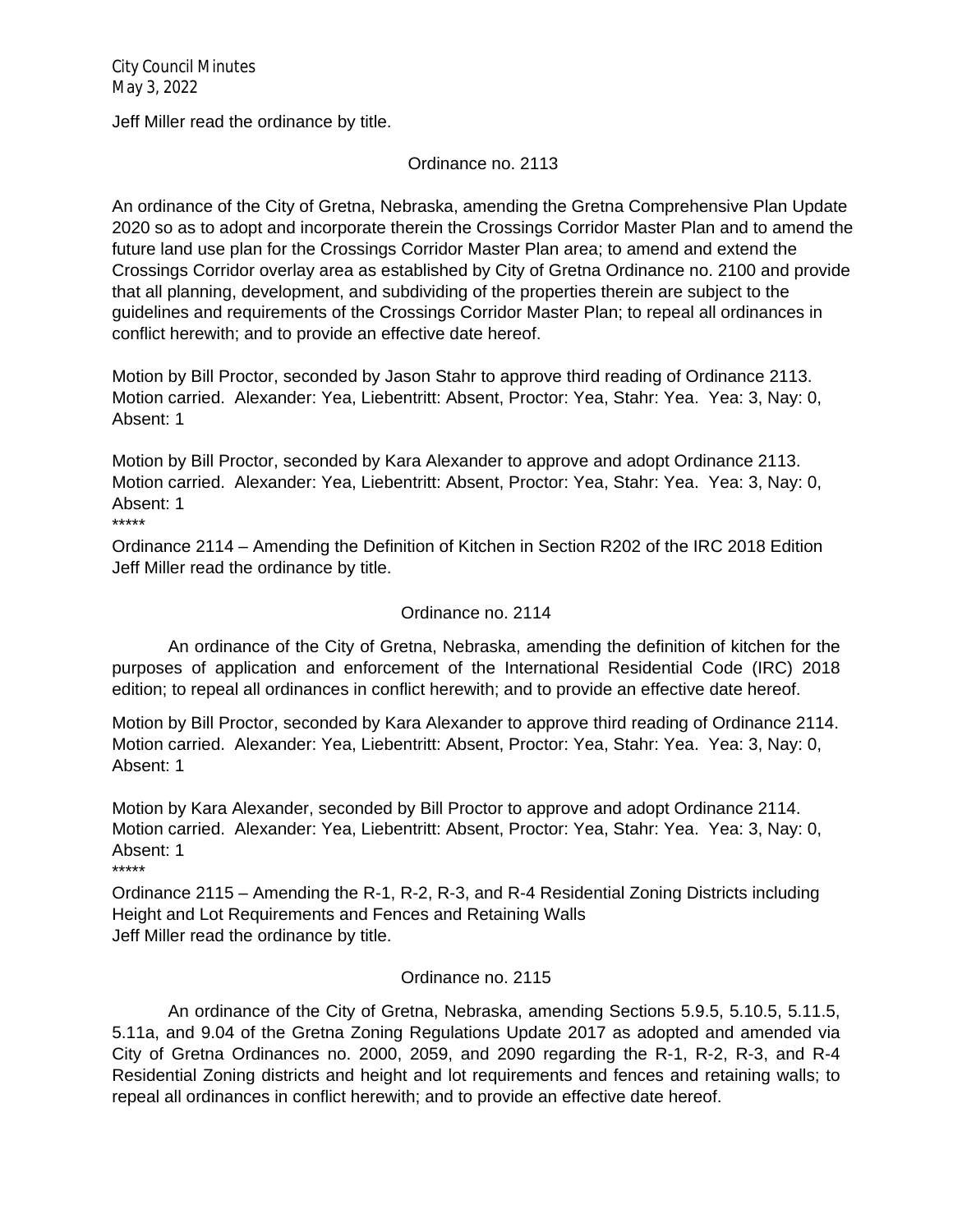Motion by Bill Proctor, seconded by Jason Stahr to approve second reading of Ordinance 2115. Motion carried. Alexander: Yea, Liebentritt: Absent, Proctor: Yea, Stahr: Yea. Yea: 3, Nay: 0, Absent: 1

\*\*\*\*\*

Ordinance 2116 – Adding Animal Hospitals as a Conditional Use in a NC Neighborhood Commercial Zoning District

Jeff Miller read the ordinance by title.

## Ordinance no. 2116

An ordinance of the City of Gretna, Nebraska, amending Section 5.12.3 of the Gretna Zoning Regulations Update 2017 as adopted via City of Gretna Ordinance no. 2000 regarding conditional uses in the NC Neighborhood Commercial Zoning district and adding animal hospitals as a conditional use; to repeal all ordinances in conflict herewith; and to provide an effective date hereof.

Motion by Jason Stahr, seconded by Kara Alexander to approve second reading of Ordinance 2116. Motion carried. Alexander: Yea, Liebentritt: Absent, Proctor: Yea, Stahr: Yea. Yea: 3, Nay: 0, Absent: 1 \*\*\*\*\*

Ordinance 2117 – Rezoning the Estates at Wynnwood Phase 2 Subdivision Lots 37 – 76 from Agriculture and Transitional Agriculture Zoning Districts to an RE Residential Estates Zoning **District** 

Jeff Miller read the ordinance by title.

## Ordinance no. 2117

An ordinance amending the official zoning map of the City of Gretna, Nebraska from AG Agricultural and TA Transitional Agriculture zoning districts to an RE Residential Estates zoning district for land which is located in Sections 2 and 3, Township 13 North, Range 10 East of the 6<sup>th</sup> P.M., Sarpy County, Nebraska, which is being platted as the Estates at Wynnwood phase 2 subdivision lots 37 through 76.

Motion by Jason Stahr, seconded by Bill Proctor to introduce and approve first reading of Ordinance 2117. Motion carried. Alexander: Yea, Liebentritt: Yea, Proctor: Yea, Stahr: Yea Yea: 4, Nay: 0.

\*\*\*\*\*

Resolution 5-22 (1) – Approving the Annexation Agreement with the Millard Suburban Fire District

## RESOLUTION NO. 5-22 (1)

A resolution of the Mayor and City Council of the City of Gretna, Nebraska approving an annexation agreement with the Millard Suburban Fire Protection District No. 1

WHEREAS, the City of Gretna is annexing by duly adopted Ordinance No. 2110 which will be effective as of May 18, 2022, a portion of the Millard Suburban Fire Protection District No. 1; and

WHEREAS, the City is not annexing by said Ordinance all of the territory of the District; and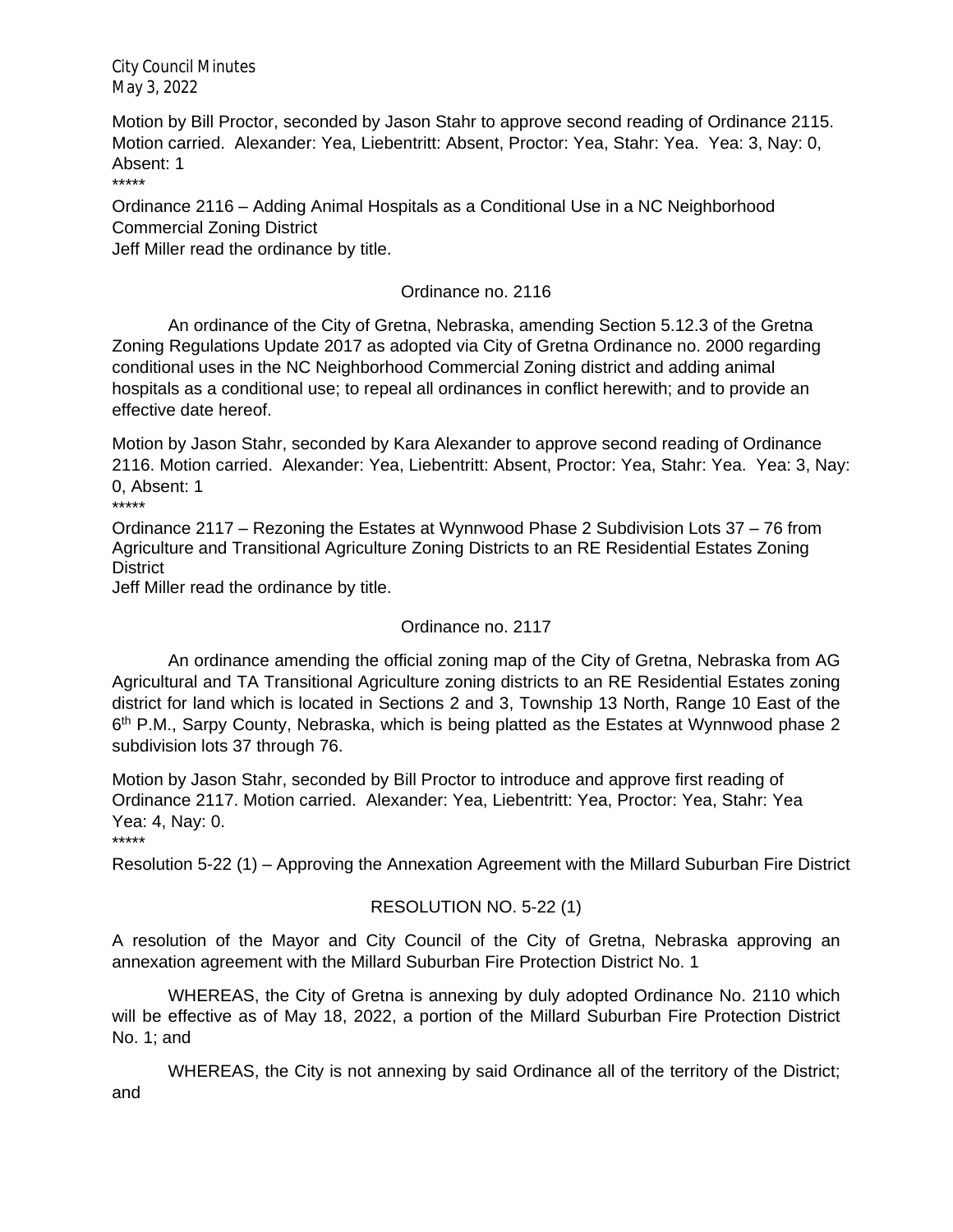WHEREAS, the laws of the State of Nebraska provide in Neb. Rev. Stat. § 35-540 (Cum. Supp. 2020), as amended, that when a portion of the territory within any fire protection district is annexed the city and the fire protection district may agree as to an equitable division of the assets, liabilities, maintenance, contracts, or other obligations of the fire protection district and for a change in the boundaries of the fire protection district so as to exclude from the fire protection district the territory so annexed by the city; and

WHEREAS, the City and the District have reached such an agreement via a written Annexation Agreement a copy of which is on file at the City Office; and

WHEREAS, the City Council of the City of Gretna deems it appropriate and advisable to approve the Annexation Agreement with the District.

NOW, THEREFORE, BE IT RESOLVED BY the City Council of the City of Gretna that the Annexation Agreement with the Millard Suburban Fire Protection District No. 1 is hereby approved, the Mayor is authorized to sign the same, the Mayor and City staff are authorized to make final edits thereto (if any), and the Mayor and City staff are authorized to undertake and implement any and all actions associated therewith and/or necessary in order to implement the same.

Motion by Jason Stahr, seconded by Bill Proctor to approve and adopt Resolution 5-22 (1). Motion carried. Alexander: Yea, Liebentritt: Absent, Proctor: Yea, Stahr: Yea. Yea: 3, Nay: 0, Absent: 1

\*\*\*\*\*

#### **CURRENT BUSINESS**

Action on Gretna Water Supply Study Evaluation and Future Needs Study Presentation

1) Approving the Dakota Aquifer Groundwater Hydrogeology Study Proposal

Motion by Bill Proctor, seconded by Jason Stahr to approve the Dakota Aquifer Groundwater Hydrogeology study proposal. Motion carried. Alexander: Yea, Liebentritt: Absent, Proctor: Yea, Stahr: Yea. Yea: 3, Nay: 0, Absent: 1 \*\*\*\*\*

Action on Chesterman Company Sponsorship Agreement for Gretna Crossing Park

Motion by Kara Alexander, seconded by Bill Proctor to accept the Chesterman Company agreement for Gretna Crossing Park. Motion carried. Alexander: Yea, Liebentritt: Absent, Proctor: Yea, Stahr: Yea. Yea: 3, Nay: 0, Absent: 1 \*\*\*\*\*

Action on Updated Job Descriptions

- 1) Public Works and Utilities Director
- 2) Buildings and Asset Manager

Motion by Jason Stahr, seconded by Kara Alexander to approve the job descriptions for Public Works and Utilities Director and Buildings and Asset Manager. Motion carried. Alexander: Yea, Liebentritt: Absent, Proctor: Yea, Stahr: Yea. Yea: 3, Nay: 0, Absent: 1 \*\*\*\*\*

Action on Subdivision and Maintenance Agreements for the M & M Acres Replat 1 (Allora 168) Subdivision Lots 1-4 and Outlots A and B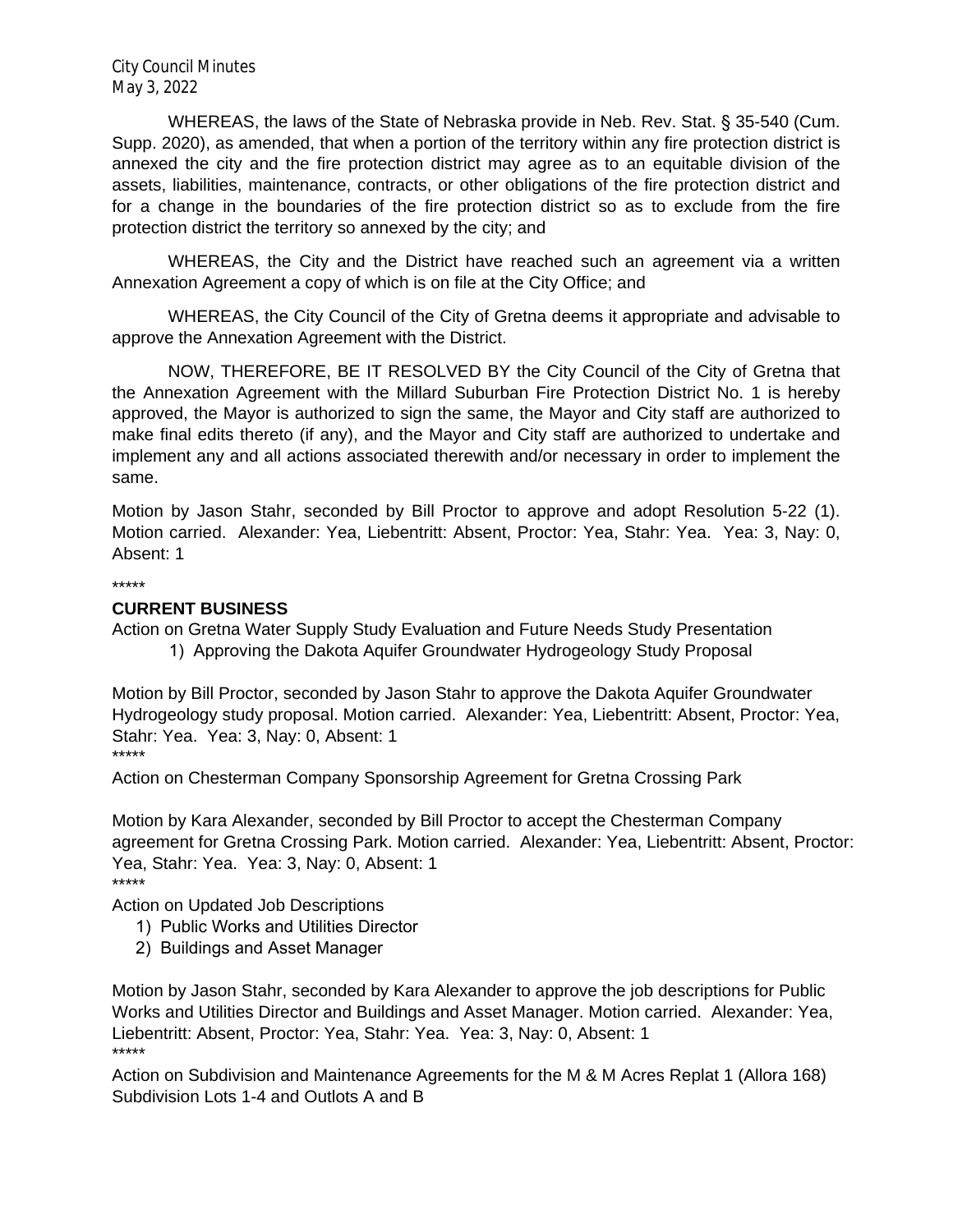Motion by Bill Proctor, seconded by Jason Stahr to approve the subdivision and maintenance agreement for Allora 168. Motion carried. Alexander: Yea, Liebentritt: Absent, Proctor: Yea, Stahr: Yea. Yea: 3, Nay: 0, Absent: 1 \*\*\*\*\*

Action on Agreement between the City of Gretna, American Legion Post #216 and Veterans of Foreign Wars Post #10725 for providing assistance with recognition of veterans in Petersen Park

Motion by Jason Stahr, seconded by Bill Proctor to approve the agreement with the American Legion and VFW. Motion carried. Alexander: Yea, Liebentritt: Absent, Proctor: Yea, Stahr: Yea Yea: 3, Nay: 0, Absent: 1 \*\*\*\*\*

Action on Use of ASIP fees for 204<sup>th</sup> Street Connection in the Northern Royal View Area

Motion by Jason Stahr, seconded by Bill Proctor to approve the use of ASIP fees in the northern Royal View area. Motion carried. Alexander: Yea, Liebentritt: Absent, Proctor: Yea, Stahr: Yea Yea: 3, Nay: 0, Absent: 1

\*\*\*\*\*

Action on Tiburon Sub-basin Interceptor Sewer Phase 3 Control Panel – HOA Solutions

1) Pay Request No. 4 (Final) – \$8,746.55

Motion by Bill Proctor, seconded by Kara Alexander to approve pay request no. 4 for HOA. Motion carried. Alexander: Yea, Liebentritt: Absent, Proctor: Yea, Stahr: Yea. Yea: 3, Nay: 0, Absent: 1 \*\*\*\*\*

Action on Gretna Crossing Park – Capehart Road Project

- 1) Award of Bid to Ruff Grading
- 2) Change Order #2 \$(+)44,855.00

Motion by Bill Proctor, seconded by Kara Alexander to award the bid to Ruff Grading. Motion carried. Alexander: Yea, Liebentritt: Absent, Proctor: Yea, Stahr: Yea. Yea: 3, Nay: 0, Absent: 1

Motion by Bill Proctor, seconded by Kara Alexander to approve change order #2 for Ruff Grading. Motion carried. Alexander: Yea, Liebentritt: Absent, Proctor: Yea, Stahr: Yea. Yea: 3, Nay: 0, Absent: 1

#### **EXECUTIVE SESSION** – Litigation and Contract Negotiations

Motion by Jason Stahr, seconded by Kara Alexander to go into closed session at 7:30 pm for litigation. Motion carried. Alexander: Yea, Liebentritt: Absent, Proctor: Yea, Stahr: Yea. Yea: 3, Nay: 0, Absent: 1

Motion by Kara Alexander, seconded by Bill Proctor to reconvene in open session at 8:30 pm. Motion carried. Alexander: Yea, Liebentritt: Absent, Proctor: Yea, Stahr: Yea. Yea: 3, Nay: 0, Absent: 1

## **ADJOURNMENT**

Motion by Bill Proctor, seconded by Kara Alexander to adjourn. Motion carried. Alexander: Yea, Liebentritt: Absent, Proctor: Yea, Stahr: Yea. Yea: 3, Nay: 0, Absent: 1